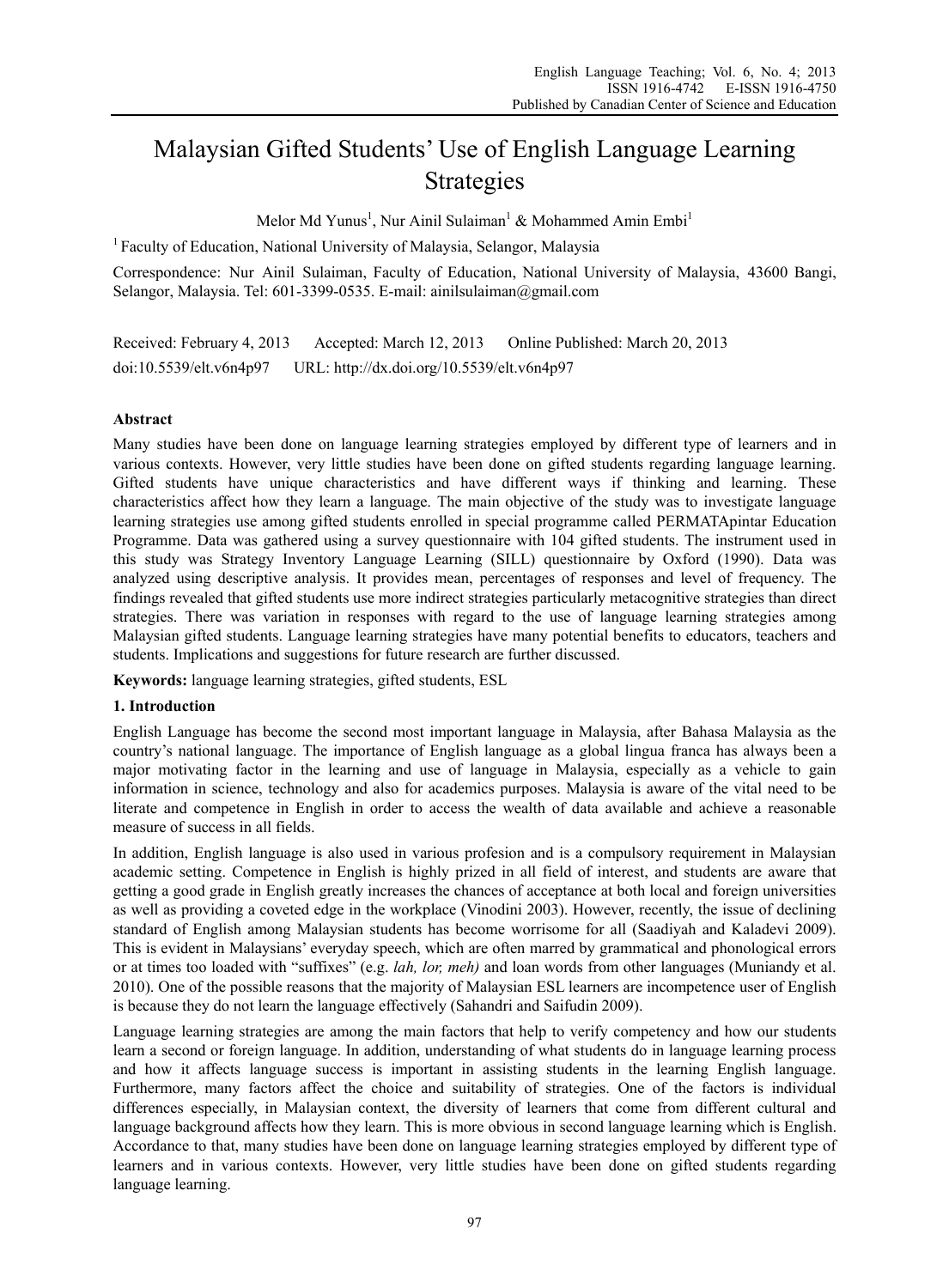Gifted students have unique characteristics and have different ways if thinking and learning. Generally, they have a higher linguistic ability. This ability enables them to use language effectively in receiving, understanding and relaying information. They are fond of language games, writing and they love to speak. They are sensitive towards structures of languages, have vast vocabularies, can spell accurately, and are able to memorise and learn various foreign languages (Hamidah, Aliza and Azlina 2009). These characteristics affect how they learn a language. It also influence the way they overcome problems in language learning and improve their language performance. However, the characteristics cannot be generalized to all students identified as gifted students because each student have their own unique pattern of development (Clarks 2002).

According to Tretter (2010), certain learning strategies and skills are especially effective for enhancing gifted students' learning. Gifted students have special learning needs, which if not met, can lead to frustration, a loss of self-esteem, boredom, laziness and underachievement (Crooker 2004). In addition, appropriate strategy couple with rigorous intellectual demand able to provide worthwhile educational experiences for gifted students (Van Tassel- Baska 2003). Thus, this study wants to find out language learning strategies employ generally and based on gender among gifted students under PERMATApintar Educational Programme. The programme identified gifted students who have higher ability in mathematics and science domains only. It did not look at students' language ability in identification process of gifted students. Thefore, the students' language skills are remained unknown, particularly in the learning of second language. More information is needed to define the language learning difficulties faced by gifted students in order to develop the suitable education environment and material for gifted students to reach their potential in language learning*.* 

# *1.1 PERMATApintar Education Programme*

PERMATApintar Education Programme is the first educational programme that jewels gifted students in Malaysia. Universiti Kebangsaan Malaysia (UKM) has been entrusted by the Prime Minister to implement this educational programme through PERMATApintar National Gifted Centre. The programme was formed in January 2010 and was commenced in January 17, 2011. The first intake of gifted students for this programme is a total of 114 students aged 16 years old form all over Malaysia who has been through three of screening tests: PERMATApintar UKM1, test and test competency UKM2 PERMATApintar Mathematics and Science (test UKM3).

The objective of the programme is to produce gifted students who have the following characteristics; competent, skilled and competitive to achieve greatness in academic at national and international level, has good values, high creativity in generating solutions to problem, innovative and critical thinking, exhibit good leadership, responsible, good language skills and can communicate effectively and demonstrate sensitivity towards social responsibility.

PERMATApintar Education Programme focuses on holistic education and learning based on the Philosophy of Education. It also emphasizes the development of physical, emotional, spiritual, intellectual and social balance. Moreover, the programme is a full-time program that takes about two years. It emphasizes on learning differentiation (differentiated learning) in which all students learn at different levels according to their learning level. It also emphasizes student-centred learning and using various methods including cooperative learning and collaborative methods based, lecture, large group and small groups in laboratory and field studies, research projects with research expert group UKM, research reports, construction folio, mobility programs and student exchanges, self-esteem building activities modular and spiritual programs and problem-based learning (PBL). Students are introduced to the concept of Higher Order Thinking (HOT) to help them develop creative thinking, critical and innovative in their learning. All learning are conducted in both languages; using Bahasa Malaysia (Malay language) and English. Hence, competency in both languages is crucial.

# **2. Literature Review**

# *2.1 Language Learning Strategies (LLS)*

According to Oxford (1990), language learning strategies are specific actions, behaviours, steps or techniques that students (often consciously) use to improve their progress in developing second language skills. These strategies can facilitate the internalization, storage, retrieval, or use of the new language. It also promotes learner's autonomy as learner can monitor their own progress and take into control of what strategy suit them best in any situation. Cohen (1998) stated that learners are aware of their use of language learning strategy with the explicit goal of improving their knowledge and gain better understanding of target language. Oxford's (1990) language learning strategies classification is widely referred to in the field of language learning. In addition, she looked at the aim of language learning strategies as being oriented towards the development of communicative competence. Oxford's classified LLS into two main categories: direct and indirect strategies. Direct strategies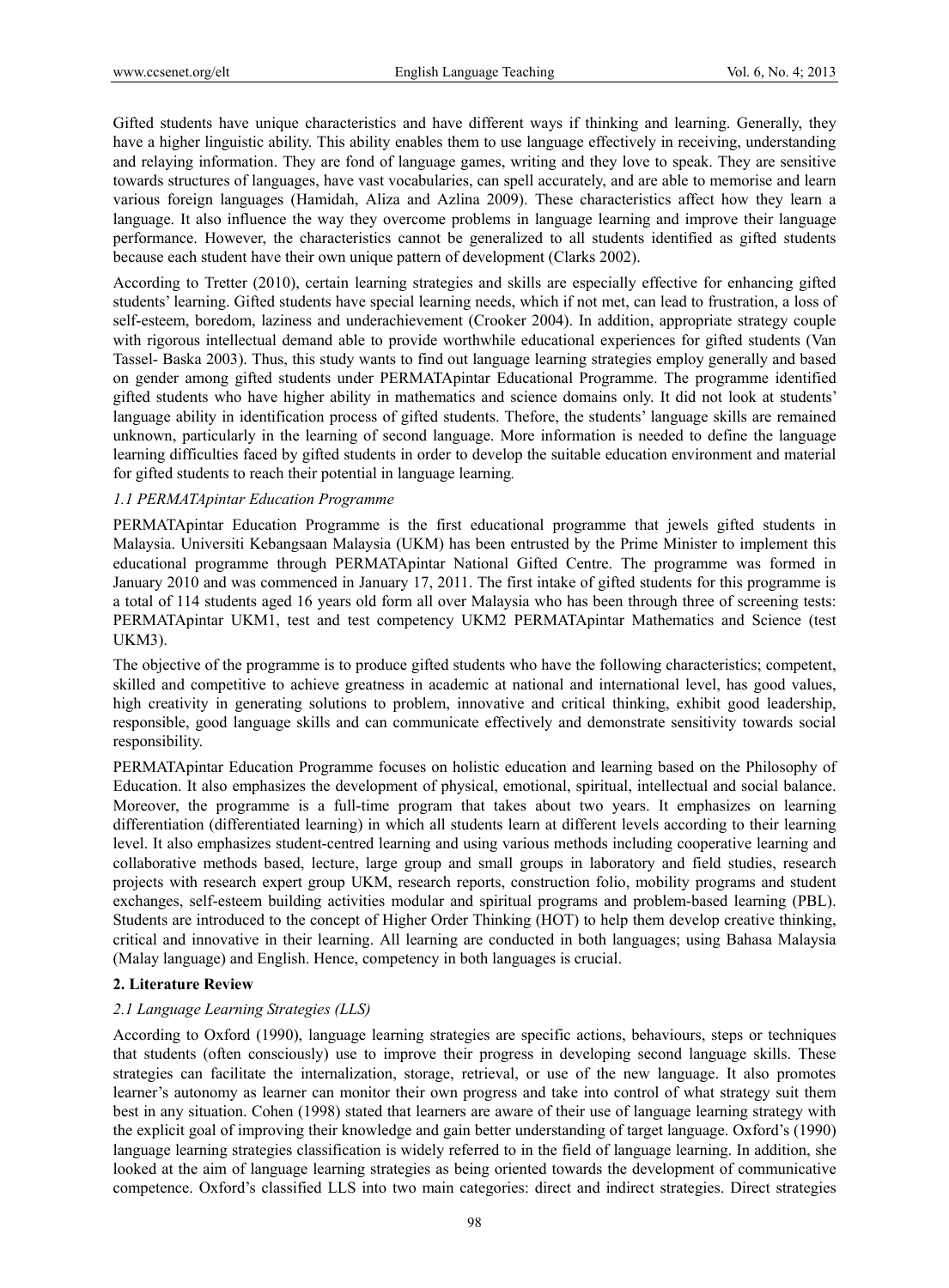comprise of memory, cognitive and compensation strategies while indirect strategies include metacognitive, affective and social strategies. This study referred to Oxford's language learning strategies and its classification.

# *2.2 Language Learning Strategies in Second Language Classroom*

Ellis (2002) stated that language learning strategies are the key factor affecting learner's rate of language acquisition and the ultimate level of language proficiency. There are many studiesdone on, LLS, globally and locally since 1980's. The most widely ised instrument to investigate LLS in many researchers done is Strategy Inventontory Language Learning (SILL) questionnaire by Oxfrord (1990). Among the studies that used SILL were Chew and Tian (2012), Adel (2011), Jalal and Kaveh (2011), Zhou (2010), and Haifa (2010). Some of the studies revealed that metacognitive strategies were the most frequently used by the respondents (Adel 2011, Jalal and Kaveh 2011, Haifa 2010). On the other hand, Chew and Tian (2012)'s study on TESL students found that social strategies were the most frequently used, while Zhou (2010)'s study revealed that Chinese high school students employed compensation strategies the most when learning English. In addition, many studies have been done to investigate factors affecting language learning strategies use by learners. One of the factors is gender. Most of the studies showed that female students reported to use more strategy than male students (Jalal and Kaveh 2011, Zhou 2010, Izawati 2008). Nevertheless, there are few studies revealed that male students use more strategy than female students (Adel 2011, Tercanlioglu 2004, Wharton 2000). If the differences do exists, better understanding of it will help educators to guide the learner to enhance their comprehension in language learning.

#### *2.3 Gifted Students and Language Learning*

It is essential to investigate the use of language learning strategies as it helps to enhance competency in the target language. However, there are little studies done related to language learning strategy in gifted education context. Seokhee and Doehee's (2003) study on strategy acquisition and maintenance of gifted and non gifted student young children found that gifted children have a good understanding of the usefulness of strategies and use them spontaneously to perform given task without explicit instruction.

Rosadah, Zalizan and Noriah (2009) in their studies in which to find out learning preferences among academically talented students found that academically talented students are interested in learning to become independent learners, do not like music or drama and need to be given a chance to be creative, and ideas on the aspect that will make an environment suitable for learning to happen. Moreover, they concluded that academically talented students will regard learning as easy if the students successfully associate their positive attitudes with their learning. A few academically talented students revealed to seek a wider scope to learn. They need flexibility in learning and want room to be creative. In addition, an environment that promotes creativity and healthy competition are needed by these students in order to expand their potential and ability.

In addition, Van Tassel-Baska (2000) also calls for the inclusion of foreign languages in the gifted and talented curriculum in order to maximize the linguistic understanding that is commensurate with their abilities. As Deaveau (2006) puts it, high ability students use their verbal gifts and test their hypotheses analyzing the structure of the target language and comparing it to the other languages (cited in Okan and Ispinar 2009).

#### **3. Method**

This study employed a quantitative method to investigate gifted students' language learning strategy use in learning English. The quantitative approach was chosen because of the construction of the measurement technique briged concept and data (Neuman 2000).

#### *3.1 Participants*

For the purpose of this study, a total of 125 gifted students from the second batch (Form Four) of the gifted students under PERMATApintar Programme were chosen as the sample for this study. However, only 104 participated in this study. They were chose as the respondents due to their first year enrolling in the special program, therefore, it is assumed that majority of them have fairly moderate command of English. Only some of them are at advanced level. PERMATApintar Programme is the pioneer education programme for gifted students in Malaysia. Therefore, the results of this study cannot be generalized to all gifted students in Malaysia. The subjects have different level of proficiency levels, abilities, motivation and interest. In addition, there are other factors which could influence second language acquisition and performance.

#### *3.2 Instruments*

The instrument used in this study is a set of questionnaire adapted from Oxford's Strategy Inventory for Language Learning (1990) that incorporates six categories of language learning strategies namely memory strategies, cognitive strategies, compensation strategies, metacognitive strategies, affective strategies and social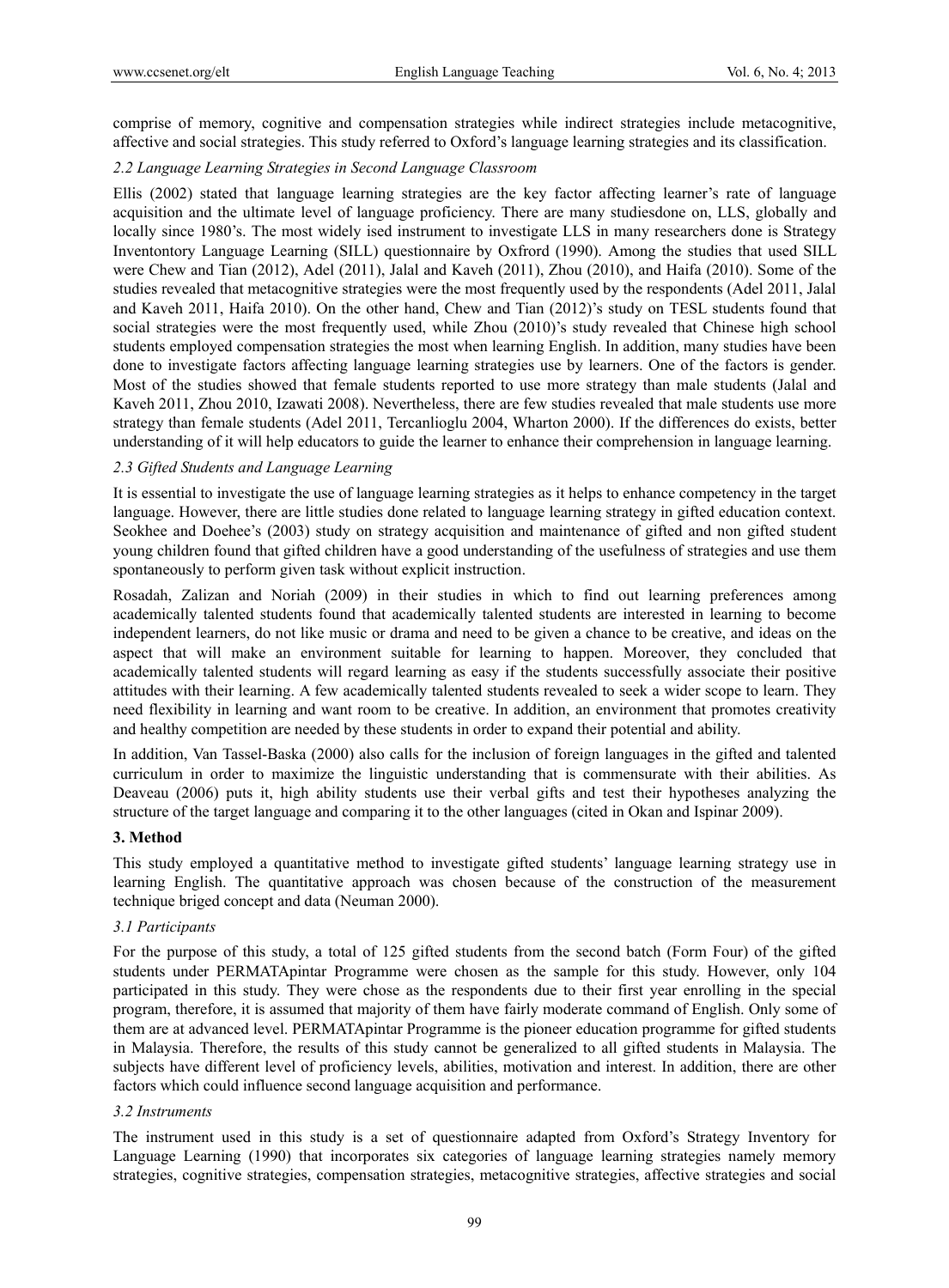strategies. It consists of 50 statements and each statement was given a four-point Likert scale. An even number of scale was used with concern of middle category that avoids respondents making real choice (Dornyei 2003). The four-point Likert scale is (1) Never true of me, (2) Usually not true of me, (3) Usually true of me, and (4) Always true of me.

#### *3.3 Data Analysis*

Data from the SILL (Strategy Inventory for Language Learning) by Oxford (1990) were analyzed using descriptive analysis. It provides mean, percentages of responses and level of frequency. To determine the level of frequency of language learning strategies used in terms of six broad categories and individual items strategies, an interpretation mean score was employed. Green and Oxford (1995) suggest that the variation of an individual item that varied significantly by a variable in question can be described as positive, negative or mixed by examining the percentage of respondents at each level and reporting their usage (high, medium, low) of the strategy. Mohamed Amin et al. (2001) used a similar approach by Green and Oxford (1995). However, in their analysis, the responses were grouped into two categories instead of three categories based on Oxford (1990). The rating of frequency of used adapted from Oxford combined responses obtained from the five point Likert scale employed in the SILL into three categories of use 1 and 2 (M=2.4 -1.0) into 'low strategy use', 4 and 5 (M=5.0-3.5) into 'high strategy use', and 3 (M= 2.5-3.4) as 'medium strategy use'). This study referred to analysis from Mohamed Amin et al. (2001) because four point Likert scale was used in the SILL instead of five point scale. A response of 1 ('never true of me') and 2 ('sometime true of me') were combined into 'low strategy use' category; while, a response of 3 ('usually true of me') and 4 ('always true of me') were combined into 'high strategy use' category.

Table 1. Level of Frequency Rating for Strategy Use

| Frequency of Use | Responses              | Mean Scores |
|------------------|------------------------|-------------|
| High             | Always true of me      | $3.5 - 4.0$ |
|                  | Usually true of me     | $2.5 - 3.4$ |
| Low              | Usually not true of me | $1.5 - 2.4$ |
|                  | Never true of me       | $10-14$     |

Table 1 shows the summary of interpretation score adopted from Mohamed Amin et al. (2001). In addition, percentages of each response were calculated to further identify gifted students' language learning strategies pattern.

# **4. Results and Findings**

# *4.1 Overall Strategy and Category Strategy Use*

The mean scores for all six categories of LLS as well as individual strategy use by gifted students were calculated. Oxford (1990) divided learning strategies into two main groups: direct strategies (memory, cognitive and compensation strategies) and indirect strategies (metacognitive, affective and social strategies). For this study, the gifted students were reported to use indirect strategies more than direct strategies.

Table 2. Mean Scores and Frequency of LLS According to Category

| <b>Strategy Category</b> | Mean  | S.D.  | Frequency of Use Rank of Use |   |
|--------------------------|-------|-------|------------------------------|---|
| Memory                   | 2.347 | 0.415 | Low                          |   |
| Cognitive                | 2.556 | 0.449 | High                         | 4 |
| Compensation             | 2.664 | 0.475 | High                         |   |
| Metacognitive            | 2.794 | 0.606 | High                         |   |
| Affective                | 2.303 | 0.567 | Low                          | b |
| Social                   | 2.707 | 0.537 | High                         |   |
| Overall                  | 2.562 | 0 508 |                              |   |

As shown in Table 2, the overall strategy used is M=2.562, slightly above high strategy use level. It indicates that gifted students are high strategy users. They also reported having high level of frequency for four categories namely cognitive, metacognitive, compensation, social strategies with the mean scores ranging between M= 2.794 to M= 2.556. The most frequently used language learning strategies were metacognitive strategies (M=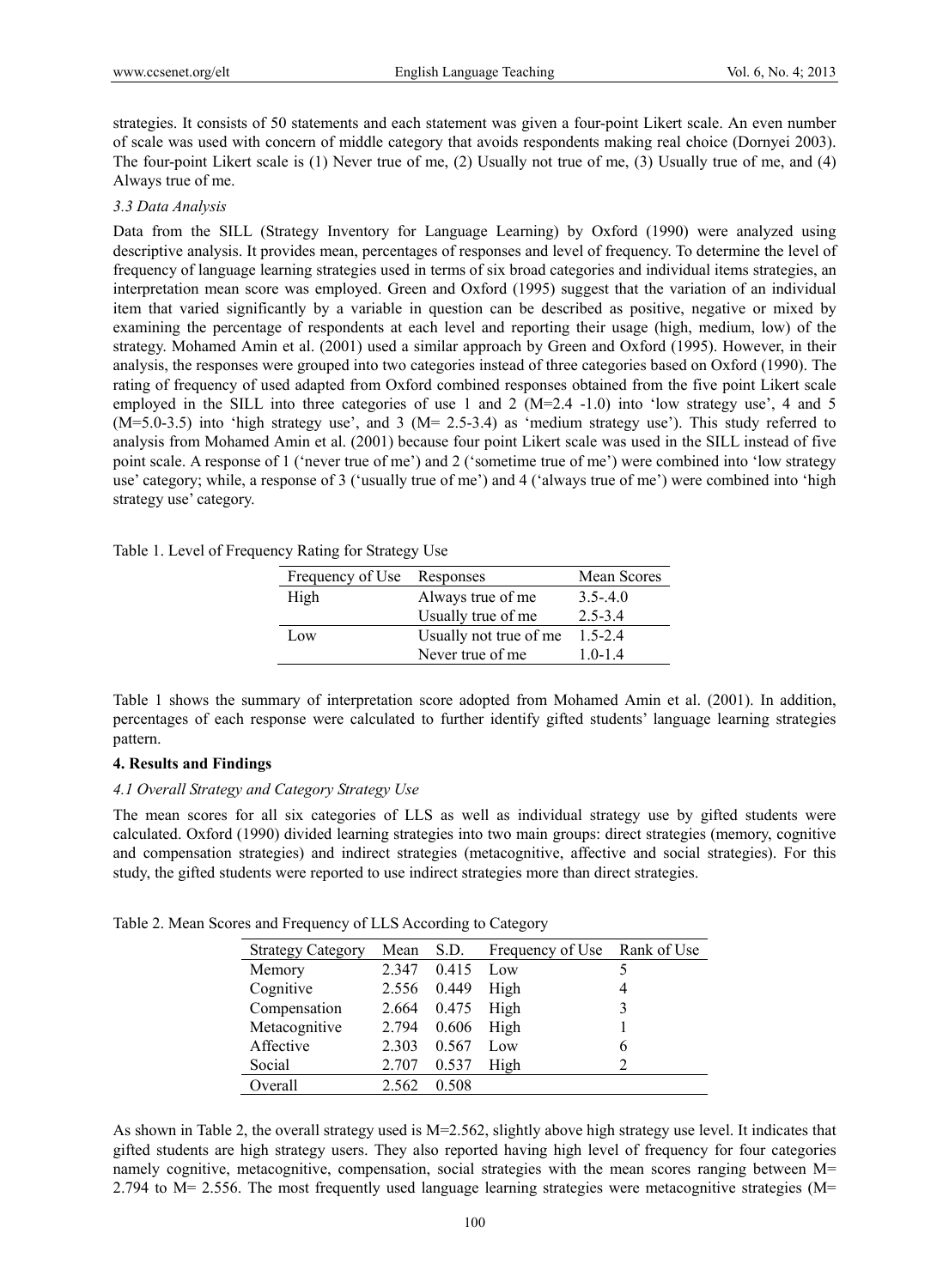2.794). As for the least frequently used strategies, affective strategies which deal with emotions (Chamot and O'Malley 1990) showed the lowest mean scores with (M=2.303). The rank of use between categories based on descending order is metacognitive strategies, social strategies, compensation strategies, cognitive strategies, memory strategies and affective strategies.

#### *4.2 Strategy Use Based on Gender*

Table 3 shows as a whole, both female and male students are high strategy users although mean scores for female is slightly higher, 2.575 compared to male students with 2.542. The finding of this study support findings by previous studies done by Jalal and Kaveh (2011), Zhou (2010) and Izawati (2008). The most frequently used strategy by male students was social strategies and for female students were metacognitive strategies. The results also revealed that male students used more direct strategies. Meanwhile, female students used more indirect strategies than direct strategies. On the other hand, mean score for memory, compensation social category of strategy for males are higher than females. As for the least strategy use, affective strategies indicate the lowest mean score for male students and memory strategies for female students.

| Strategy      | $Male(N=47)$ |           |      | $Female(N=57)$ |           |      |
|---------------|--------------|-----------|------|----------------|-----------|------|
| category      | Mean         | Frequency | Rank | Mean           | Frequency | Rank |
| Memory        | 2.390        | Low       |      | 2.312          | Low       | 6    |
| Cognitive     | 2.533        | High      | 4    | 2.575          | High      | 4    |
| Compensation  | 2.706        | High      |      | 2.611          | High      |      |
| Metacognitive | 2.716        | High      | າ    | 2.858          | High      |      |
| Affective     | 2.196        | Low       | 6    | 2.389          | Low       |      |
| Social        | 2.713        | High      |      | 2.702          | High      |      |
| Overall       | 2.542        |           |      | 2.575          |           |      |

#### Table 3. Strategy Category Use According to Gender

# *4.2 Overall Individual Strategy Use*

The mean, standard deviation and frequency usage of each item are presented according to the category. Overall, out of 50 items, the descriptive statistics indicated that a total of 29 individual strategies were at high level of use and with mean score ranging from 3.183 to 2.509. The other 21 items fall under low frequency of use. Meanwhile, one of item under metacognitive strategies showed the highest mean score (M=3.183) and as for lowest mean score (M= 1.586) falls under item in memory strategy.

# 4.2.1 Memory Strategies

Table 3 shows the percentages of responses, mean scores, and level of frequency of individual items under memory strategies. The mean scores indicated that four out of nine items are at high scale of frequency with mean scores ranging from M=2.721 to M=2.567. Total of four items are classified as low frequency with mean scores ranging from M=2.471 to M=1.586. The item that shows the highest mean score was "I remember a new English word by making a mental picture (visualize) of a situation in which the word might be used". Similar finding was reported in study done by Izawati (2008) on polytechnic students. Meanwhile, the item that has the lowest mean score is "I use flashcards to remember new English words" which was parallel with findings from Izawati (2008) and Johari (2005).

|  |  | Table 3. Memory strategies |
|--|--|----------------------------|
|--|--|----------------------------|

| <b>Memory Strategies</b>                                                                                             | Never<br>True Of<br>Me | Sometmes<br>True Of Me | Usually<br>Of<br>True<br>Me | Always<br>True Of<br>Me | Mean  | Level Of<br>Frequency |
|----------------------------------------------------------------------------------------------------------------------|------------------------|------------------------|-----------------------------|-------------------------|-------|-----------------------|
| I think of relationships<br>between<br>what I already know and new things<br>I learn in the English                  | 4<br>(3.8)             | 43<br>(41.3)           | 45<br>(43.3)                | 12<br>(11.5)            | 2.625 | High                  |
| I use new English words in a<br>sentence so I can remember them.                                                     | (2.9)                  | 50<br>(48.1)           | 40<br>(38.5)                | 11<br>(10.5)            | 2.567 | High                  |
| I connect the sound of a new English<br>word and an image or picture of the<br>word to help me remember the<br>word. | (6.7)                  | 51<br>(49.0)           | 36<br>(34.6)                | 10<br>(9.6)             | 2.471 | Low                   |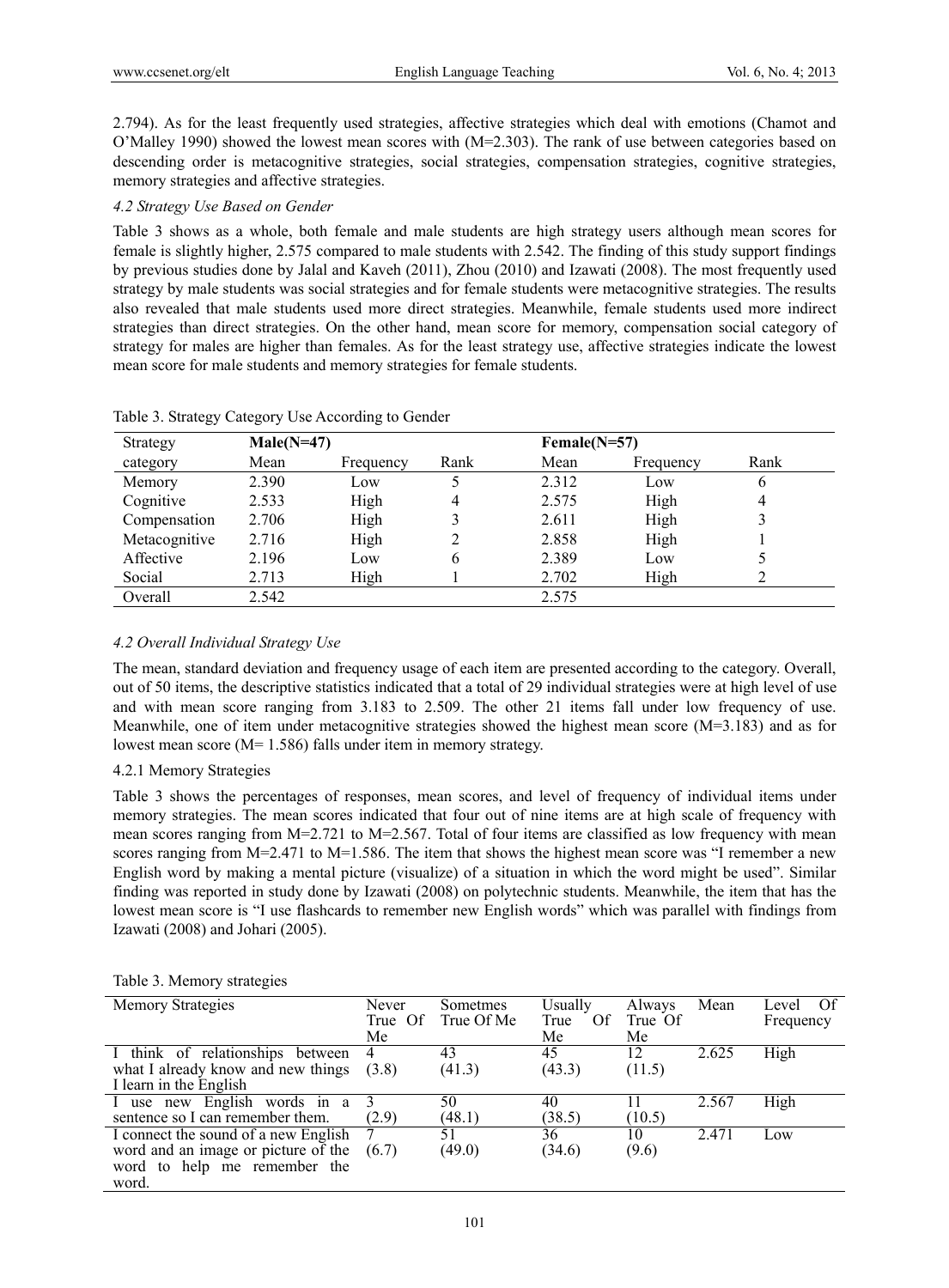| I remember a new English word by    | 8      | 32       | 45       | 19     | 2.721 | High |
|-------------------------------------|--------|----------|----------|--------|-------|------|
| making a mental picture (visualize) | (7.7)  | (30.8)   | (43.4)   | (18.3) |       |      |
| of a situation in which the word    |        |          |          |        |       |      |
| might be used                       |        |          |          |        |       |      |
| I use rhymes<br>to remember<br>nw   | 28     | 37       | 35       |        | 2.144 | Low  |
| English words                       | (26.9) | (35.6)   | (33.7)   | (3.8)  |       |      |
| I use flashcards to remember new    | 59     | 33       | 8        |        | 1.586 | Low  |
| English words                       | (56.7) | (31.7)   | (7.7)    | (3.8)  |       |      |
| I physically act out new English    | 15.    | 52       | 31       | 6      | 2.269 | Low  |
| words                               | (14.4) | (50.0)   | (29.8)   | (5.8)  |       |      |
| I review English lessons often      | 15     | 61       | 23(22.1) |        | 2.173 | Low  |
|                                     | (14.4) | (58.7)   |          | (4.8)  |       |      |
| I remember new English words or     | 16     | 30(28.8) | 41       | 17     | 2.567 | High |
| by remembering their<br>phrases     | (15.4) |          | (39.4)   | (16.3) |       |      |
| location on the page, on the board, |        |          |          |        |       |      |
| or on a street sign.                |        |          |          |        |       |      |
|                                     |        |          |          |        |       |      |

In addition, based on the percentages of responses of the item, it shows that more than half of the respondents (56.7 %) stated that it never true of them to use flashcards to remember new English words. The use of flashcards in teaching and learning in secondary education is scare unlike in preschool or primary level of education. Malaysian classroom have been traditionally teacher-centred. Simulations and games are two very effective techniques to allow second or foreign language learners practice in the target language. It is not only benefit for oral practice, but also allows learners to experiment with new structure (Gaudart 2003). This might affect students' perception on the use of flashcards or other simulation for language learning. On top of that, the least use of memory strategies is quite surprising as Malaysian students are used to rote memorization due to our education system that emphasize on examination. This indicates that memory strategies are regarded as rigid and they the students prefer more communicative and productive strategies.

#### 4.2.2 Cognitive Strategies

Table 4 reveals the percentages of responses, mean scores of individual items, and level of frequency of each item under cognitive strategies. The mean scores indicate that eight items are at high level and six items are at low level of use. The item that most frequently use under cognitive strategies was "I watch English language TV shows spoken in English or go to movies spoken in English" with mean score of 3.182 which similar with Izawati (2008). 40.4% of the respondents revealed that usually true of them and another 39.4% stated that it was always true of them to practise their English language using English materials and resources such as English books, movies, TV programme, dictionaries and internet.

| <b>Cognitive Strategies</b>          | Never      | Sometimes  | Usually    | Always  | Mean  | Level Of                 |
|--------------------------------------|------------|------------|------------|---------|-------|--------------------------|
|                                      | Of<br>True | True Of Me | Of<br>True | True Of |       | Frequency                |
|                                      | Me         |            | Me         | Me      |       |                          |
| I say or write new English words     | 10         | 49         | 32         | 13      | 2.461 | Low                      |
| several times                        | (9.6)      | (47.1)     | (30.8)     | (12.5)  |       |                          |
| I try to talk like native English    | 5.         | 42         | 36         | 21      | 2.702 | High                     |
| speakers.                            | (4.8)      | (40.4)     | (34.6)     | (20.2)  |       |                          |
| I practice the sounds of English     |            | 31         | 43         | 26      | 2.875 | $\overline{\text{High}}$ |
|                                      | (3.8)      | (29.8)     | (41.3)     | (25.0)  |       |                          |
| I use the English words I know in    |            | 44         | 36         | 18      | 2.634 | High                     |
| different ways                       | (5.8)      | (42.3)     | (34.6)     | (17.3)  |       |                          |
| conversations<br>the<br>start<br>in  | 16         | 57         | 19         | 12      | 2.260 | Low                      |
| English.                             | (15.4)     | (54.8)     | (18.3)     | (11.5)  |       |                          |
|                                      |            |            |            |         |       |                          |
| I watch English language TV          |            | 20         | 42         | 41      | 3.182 | High                     |
| shows spoken in English or go to     | (1.0)      | (19.2)     | (40.4)     | (39.4)  |       |                          |
| movies spoken in English             |            |            |            |         |       |                          |
| I read for pleasure in the English   | 3          | 40         | 38         | 23      | 2.779 | High                     |
|                                      | (2.9)      | (38.5)     | (36.5)     | (22.1)  |       |                          |
| I write notes, messages, letters, or | 9          | 59         | 27         | 9       | 2.346 | Low                      |
| reports in English.                  | (8.2)      | (56.7)     | (26.0)     | (8.7)   |       |                          |
| I first skim an English passage      | 3          | 36         | 41         | 24      | 2.827 | High                     |
| (read over the passage quickly)      | (2.9)      | (34.6)     | (39.4)     | (23.1)  |       |                          |

|  | Table 4. Cognitive strategies |
|--|-------------------------------|
|  |                               |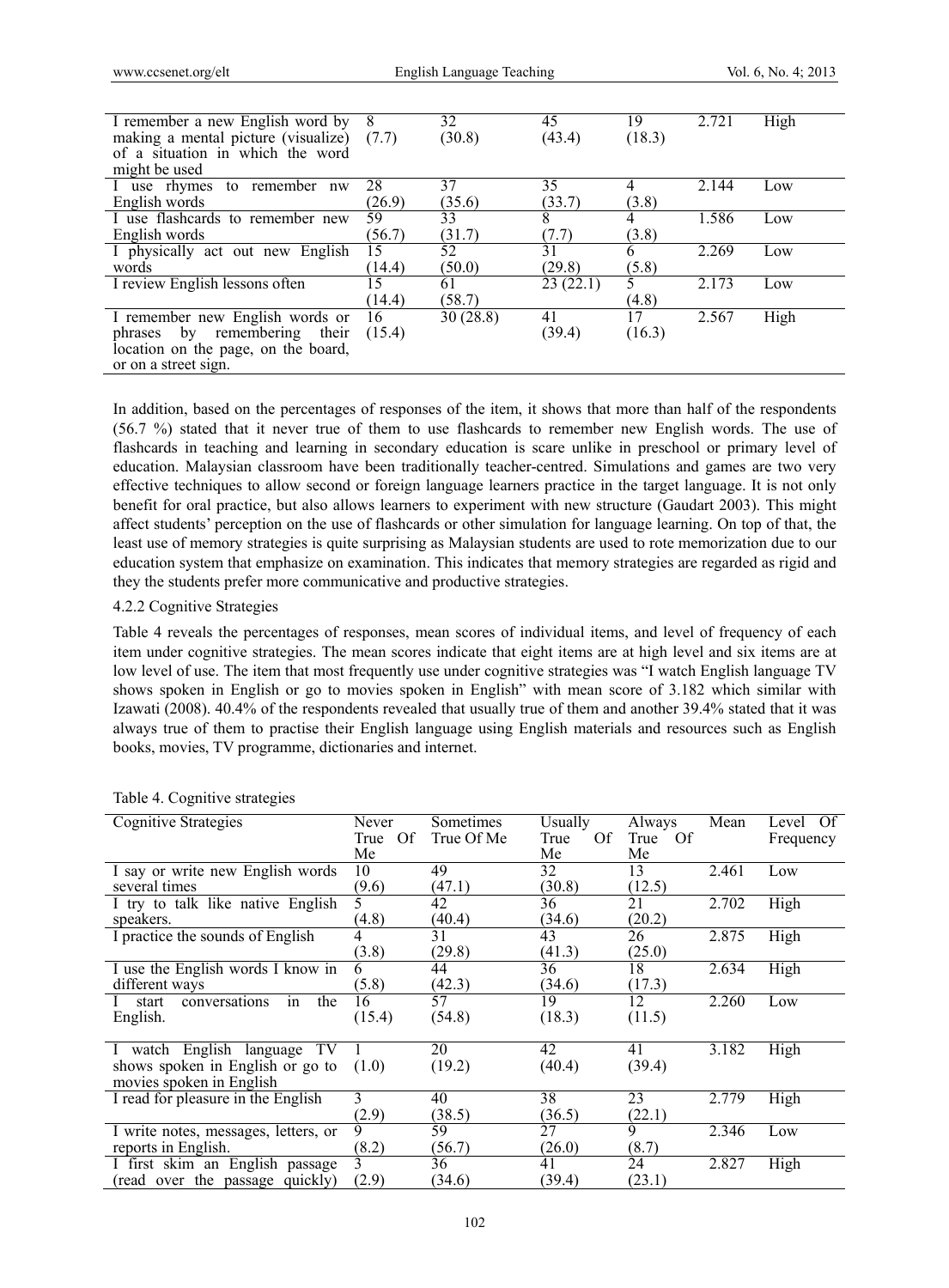| then go back and read carefully                                                         |              |              |              |              |         |                 |
|-----------------------------------------------------------------------------------------|--------------|--------------|--------------|--------------|---------|-----------------|
| I look for words in my own<br>language that are similar to new<br>words in the English  | 16<br>(15.4) | 42<br>(40.4) | 33<br>(31.7) | 13<br>(12.5) | 2.557   | High            |
| find patterns in the<br>1 try to<br>English.                                            | 24<br>(23.1) | 47<br>(45.2) | 30<br>(28.8) | (2.9)        | 2.029   | L <sub>ow</sub> |
| I find the meaning of an English<br>word by dividing it into parts that I<br>understand | 12<br>(11.3) | 40<br>(38.5) | 29<br>(27.9) | 23<br>(22.1) | 2.413   | L <sub>ow</sub> |
| I try not to translate word for word                                                    | 9<br>(8.7)   | 47<br>(45.2) | 29<br>(27.9) | 19<br>(18.3) | 2 1 1 5 | L <sub>ow</sub> |
| I make summaries of information<br>that I hear or read in the English                   | 26<br>(25.0) | 54<br>(51.9) | 19<br>(18.3) | (4.8)        | 2.605   | High            |

The use of all types of dictionaries and internet access are common strategy among gifted students in order to find out meaning of what is heard or read in the target language, or to produce messages in the target language. The internet interface empowers individuals to set goals, search for information and deconstruct and then reconstruct knowledge that is relevant for each learner. In line with the learning characteristics, gifted students are attracted to new technologies that cater to their drive for depth and complexity, the rapid pace of their learning, the inductive nature of the materials presented, the interdisciplinary focus and the linkages, the open source material available (Erikson 2012). The item "I try to find pattern in English" shows the lowest use of cognitive strategy with mean score of 2.029. In addition, a quarter of the respondents (25%) revealed that it was never true of them to make summaries of information that they heard or read in English. Presumably, having a good retention of large quantities of information as one of the characteristics of gifted students (Clark 2002) lead them to understand manipulate or transform information better without summarizing it in written or oral forms.

#### 4.2.3 Compensation Strategy

The mean scores presented in Table 5 indicate that three items are at high level and three items are at low level of use for compensation strategies. The mean scores of items at high level ranging from M=3.058 to M=2.712.On the other hand, mean scores for items that indicated low level of use ranging from M=2.490 to M=2.346. The item with the highest mean was "If I can't think of an English word, I use a word or phrase that means the same thing" which similar with findings from Izawati (2008) and Johari (2005). The strategy that has the lowest mean score was "I read English without looking up every new word". Interestingly, more than half of the respondents (55.8%) revealed that sometimes true of them to use this particular strategy. The use of this strategy is probably depending on the reading material, the purpose of reading and also level of language difficulties of that reading material. They might employ skimming technique to grasp the main ideas and general overview of the content. Thus, looking up every word will slow down the process of reading.

| <b>Compensation Strategies</b>               | Never      | Sometimes  | Usually    | Always     | Mean                | Of<br>Level |
|----------------------------------------------|------------|------------|------------|------------|---------------------|-------------|
|                                              | True<br>Of | True Of Me | Of<br>True | True<br>Of |                     | Frequency   |
|                                              | Me         |            | Me         | Me         |                     |             |
| To understand unfamiliar English             | 4          | 25         | 46         | 29         | 2.962               | High        |
| words, I make guesses                        | (3.8)      | (24.0)     | (44.2)     | (27.9)     |                     |             |
| When I can't think of a word                 |            | 35         | 43         | 19         | $\overline{2.7.12}$ | High        |
| during a conversation in the                 | (6.7)      | (33.7)     | (41.3)     | (18.3)     |                     |             |
| English, I use gestures.                     |            |            |            |            |                     |             |
| I make up new words if $\overline{1}$ do not | 21         | 41         | 26         | 16         | 2.356               | Low         |
| know the right ones in the                   | (20.2)     | (39.4)     | (25.0)     | (15.4)     |                     |             |
| English                                      |            |            |            |            |                     |             |
| I read English without looking up            | 11         | 58         | 23         | 12         | 2.346               | Low         |
| every new word.                              | (10.6)     | (55.8)     | (22.1)     | (11.5)     |                     |             |
| I try to guess what the other                | 17         | 29         | 48         | 10         | 2.490               | Low         |
| person will say next in the                  | (16.3)     | (27.9)     | (46.2)     | (9.6)      |                     |             |
| English                                      |            |            |            |            |                     |             |
| If I can't think of an English               |            | 21         | 53         | 29         | 3.058               | High        |
| word, I use a word or phrase that            | (1.0)      | (20.2)     | (51.0)     | (27.9)     |                     |             |
| means the same thing.                        |            |            |            |            |                     |             |
|                                              |            |            |            |            |                     |             |

#### Table 5. Compensation strategies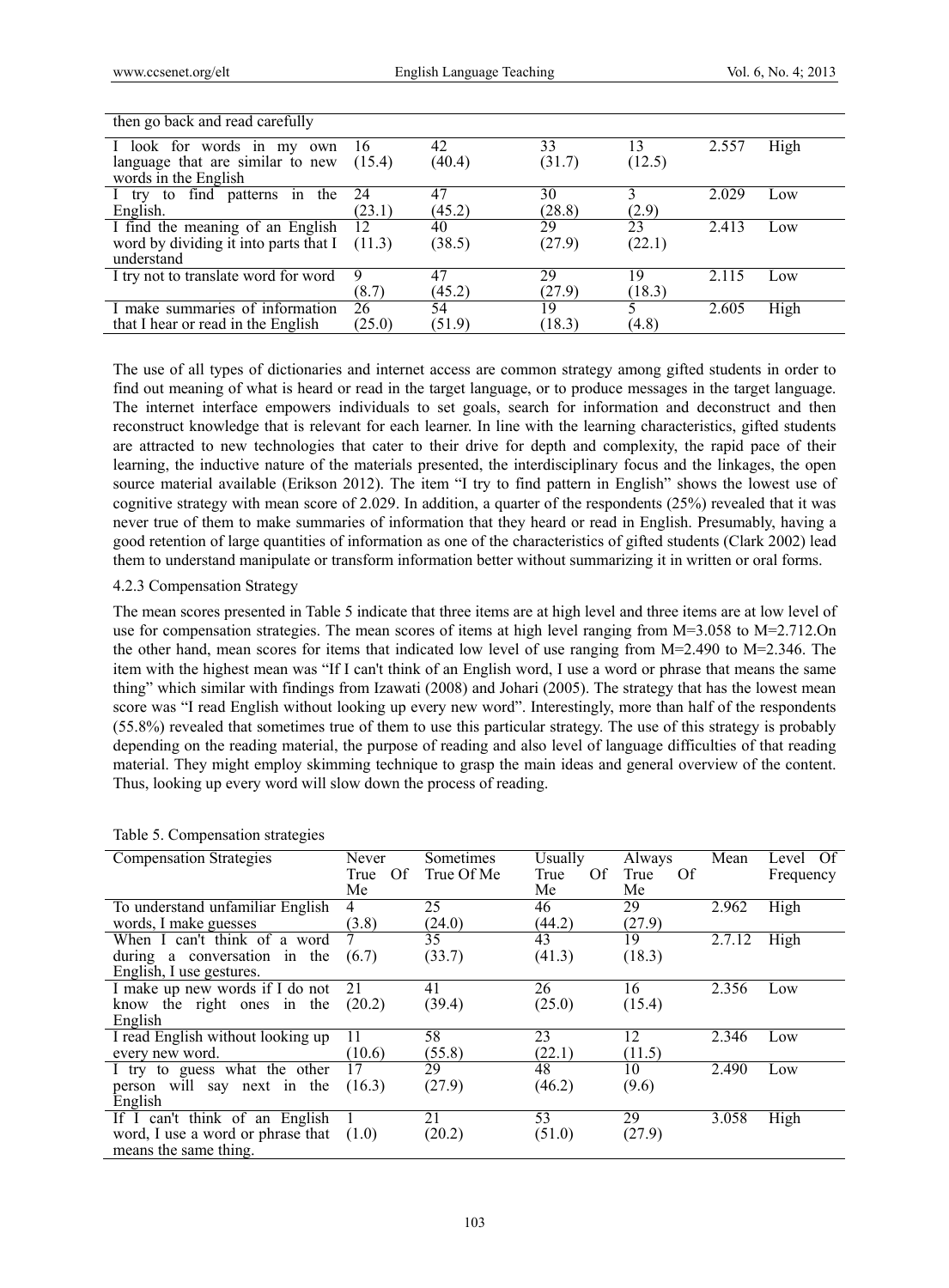Compensation strategies were employed by most students to overcome limitations in speaking and writing. Code switching to mother tongue, use body language, synonym words were among the commonly use strategies. Information on strategy that students use to compensate their lack of writing skill emerged from the interview was by selecting topic on essay to write in examination. They feel more confidence writing about something that they have experienced before or have background knowledge on it for which they possess the needed vocabulary and structures.

# 4.2.4 Metacognitive Strategy

The mean scores indicate that eight items are at high scale and only one at low scale of use. Item "I pay attention when someone is speaking English" shows the highest mean score, while item "I plan my schedule so I will have enough time to study English" shows the lowest mean score. Presumably, aware of the importance of language competency, gifted students took the initiative to seek opportunities to plan and improve their language competency as metacognitive strategies deal with the discipline, skill, and ability to plan, monitor and evaluate (Chamot and O'Malley, 1990).

| Metacognitive Strategies           | Never      | Sometimes  | <b>Usually</b> | Always     | Mean  | Level $Of$  |
|------------------------------------|------------|------------|----------------|------------|-------|-------------|
|                                    | Of<br>True | True Of Me | True<br>Of     | True<br>Of |       | Frequency   |
|                                    | Me         |            | Me             | Me         |       |             |
| I try to find as many ways as I    | 5.         | 44         | 39.            | 16         | 2.634 | High        |
| can to use my English              | (4.8)      | (42.3)     | (37.5)         | (15.4)     |       |             |
| I notice my English mistakes       |            | 19         | 56             | 28         | 3.073 | <b>High</b> |
| and use that information to help   | (1.0)      | (18.3)     | (53.8)         | (26.9)     |       |             |
| me do better                       |            |            |                |            |       |             |
| I pay attention when someone is    |            | 17         | 48 (46.2)      | 38         | 3.183 | High        |
| speaking English                   | (1.0)      | (16.3)     |                | (36.5)     |       |             |
| I try to find out how to be a      | 4          | 24         | 38             | 38         | 3.058 | High        |
| better learner of English          | (3.8)      | (23.1)     | (36.5)         | (36.5)     |       |             |
| I plan my schedule so I will       | 28         | 55         | 14             | 6          | 2.192 | Low         |
| have enough time to study          | (26.9)     | (52.9)     | (13.5)         | (5.8)      |       |             |
| English                            |            |            |                |            |       |             |
| I look for people I can talk to in | 3          | 35         | 42             | 24         | 2.826 | High        |
| English                            | (2.9)      | (33.7)     | (40.4)         | (23.1)     |       |             |
|                                    |            |            |                |            |       |             |
| I look for opportunities to read   | 3          | 35         | 42             | 24         | 2.836 | High        |
| as much as possible in English     | (2.9)      | (33.7)     | (40.4)         | (23.1)     |       |             |
| I have clear goals for improving   | 11         | 42         | 38             | 13         | 2.509 | High        |
| my English language skills         | (10.6)     | (40.4)     | (36.5)         | (12.5)     |       |             |
| I think about my progress in       | 6          | 32         | 39             | 27         | 2.837 | High        |
| learning English                   | (5.8)      | (30.8)     | (37.5)         | (26.0)     |       |             |

#### Table 6. Metacognitive strategies

As shown in Table 6, the percentages of responses for item 'I notice my English mistakes and use that information to help me do better' showed that 53.8% of responses were 'Usually true of me' and 26.9% were 'Always true of me'. This indicated that majority of the gifted students participated in this study realize and aware of their own weaknesses in language learning. In addition, gifted students are reported to strongly motivated by self- actualization needs, advances capacity for conceptualizing and solving societal problems (Clark 2002). Therefore, they use metacognitive strategies the most which provide a way to coordinate their learning process.

# 4.2.5 Affective Strategy

The mean scores and percentages of responses presented in Table 7 indicate that four items are at low level and two items are at high level of use under affective strategies. The mean scores ranging from M=2.962 to M= 1.673. The item that shows the highest mean is "I encourage myself to speak English even when I am afraid of making a mistake". This reflects their high motivation and positive attitudes towards language learning. Moreover, affective strategies concern with regulating emotion, motivation and attitudes (Mohamed Amin 2000). Therefore, gifted students do encourage themselves in different ways in order to become better in English. However, the use of language learning diary to express their feeling showed to be the least favourable strategy among gifted students. It reflects in their responses that indicated more than half of the students (54.8%) revealed than it is never true of them to use language learning diary to express their feeling.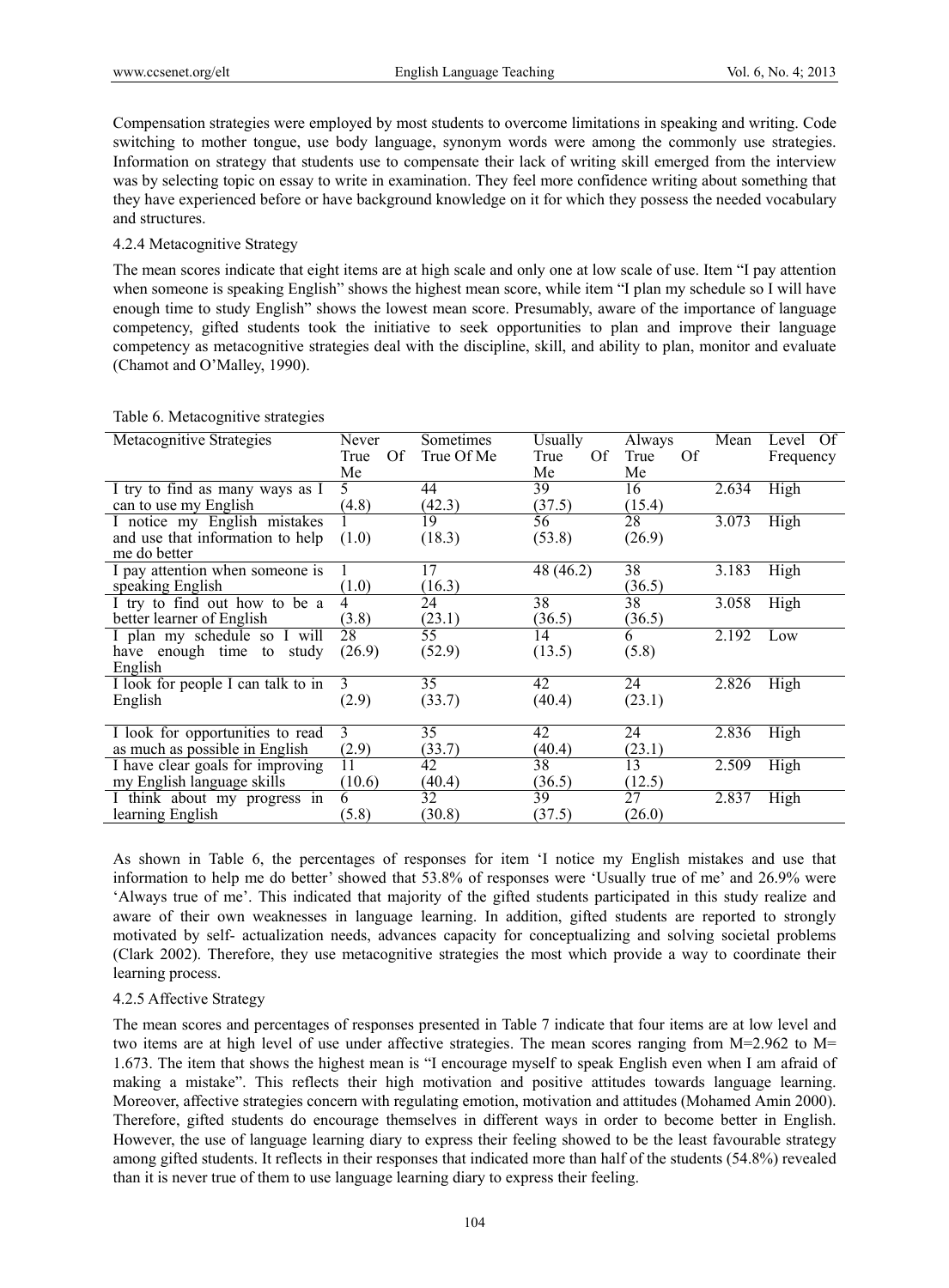| <b>Affective Strategies</b>                                 | Never      | Sometimes  | Usually    | Always     | Mean  | Of<br>Level |
|-------------------------------------------------------------|------------|------------|------------|------------|-------|-------------|
|                                                             | True<br>Of | True Of Me | Of<br>True | True<br>Of |       | Frequency   |
|                                                             | Мe         |            | Me         | Me         |       |             |
| I try to relax whenever I feel                              | 10         | 26         | 36         | 32         | 2.865 | High        |
| afraid of using English                                     | (9.6)      | (25.0)     | (34.6)     | (30.8)     |       |             |
| I encourage myself to speak                                 | 6          | 24         | 42         | 32         | 2.962 | High        |
| English even when I am afraid                               | (5.8)      | (23.1)     | (40.4)     | (30.8)     |       |             |
| of making a mistake                                         |            |            |            |            |       |             |
| I give myself a reward or treat                             | 35         | 42         | 17         | 10         | 2.019 | Low         |
| when I do well in English                                   | (33.7)     | (40.4)     | (16.3)     | (9.6)      |       |             |
| $\overline{I}$ notice if $\overline{I}$ am tense or nervous | 22         | 39         | 23         | 20         | 2.394 | Low         |
| when I am studying or using                                 | (21.2)     | (3.5)      | (22.1)     | (19.2)     |       |             |
| English.                                                    |            |            |            |            |       |             |
| I write down my feelings in a                               | 57         | 32         |            | 8          | 1.673 | Low         |
| language learning dairy                                     | (54.8)     | (30.8)     | (6.7)      | (7.7)      |       |             |
| I talk to someone else about                                | 42         | 39.        | 14         | 9          | 1.904 | Low         |
| how I feel when I am learning                               | (40.4)     | (37.5)     | (13.5)     | (8.7)      |       |             |
| English                                                     |            |            |            |            |       |             |

#### Table 7. Affective strategies

Generally, gifted students are different from their normal peers in many developmental aspects such as physical and psychomotor, emotional, spiritual, intellectual and social (Touron, Touron and Silvero 2005). They might posses emotional stability that them to control their emotions (Aliza and Hamidah 2009), hence conveying their feeling in a different way. Presumably, it affected their least use of affective strategies in language learning context.

#### 4.2.6 Social Strategy

The mean scores and percentages presented in Table 8 indicate that four items are at high level use and two items are at low level of use under social strategies. The mean scores of items ranging from M=3.135 to M=2.404. The item with the highest mean is "If I do not understand something in English, I ask the other person to slow down or say it again". Presumably, the highest use of this particular strategy is due to the gifted students' high curiosity (Clark 2002, Aliza et al 2009). On the other hand, the item that has the lowest mean score is "I try to learn about the culture of English speakers".

| Social Strategies                   | Never         | Sometimes  | Usually    | Always     | Mean  | Of<br>Level |
|-------------------------------------|---------------|------------|------------|------------|-------|-------------|
|                                     | Of \,<br>True | True Of Me | Of<br>True | True<br>Of |       | Frequency   |
|                                     | Me            |            | Me         | Me         |       |             |
| If I do not understand something    |               | 16         | 43         | 40         | 3.135 | High        |
| in English, I ask the other person  | (4.8)         | (15.4)     | (41.3)     | (38.5)     |       |             |
| to slow down or say it again        |               |            |            |            |       |             |
| I ask English speakers to correct   | 6             | 31         | 48         | 19         | 2.769 | High        |
| me when I talk                      | (5.8)         | (29.8)     | (46.2)     | (18.3)     |       |             |
| I practice English with other       |               | 31         | 45         | 24         | 2.859 | High        |
| students                            | (3.8)         | (29.8)     | (43.3)     | (23.0)     |       |             |
| I ask for help from English         | 10            | 36         | 41         | 17         | 2.625 | High        |
| speakers.                           | (9.6)         | (34.6)     | (39.4)     | (16.3)     |       |             |
| I ask questions in English.         |               | 57         | 29         | 12         | 2.452 | Low         |
|                                     | (5.8)         | (54.8)     | (27.9)     | (11.5)     |       |             |
| I try to learn about the culture of | 15            | 45         | 31         | 13         | 2.404 | Low         |
| English speakers.                   | (14.4)        | (43.3)     | (29.8)     | (12.5)     |       |             |

Table 8. Social strategies

In addition, English language curriculum syllabus for secondary schools that aims to extend learners' English language proficiency in order to meet their needs to use English in certain situations in everyday life, plan to mould students' ability to form and maintain relationships through conversations and correspondence; take part in social interaction; and interact to obtain goods and services. Therefore, the movement of communicative teaching to accomplish the plan has emphasized the importance of interacting with others and that has encouraged the use of social strategies (Griffiths 2003).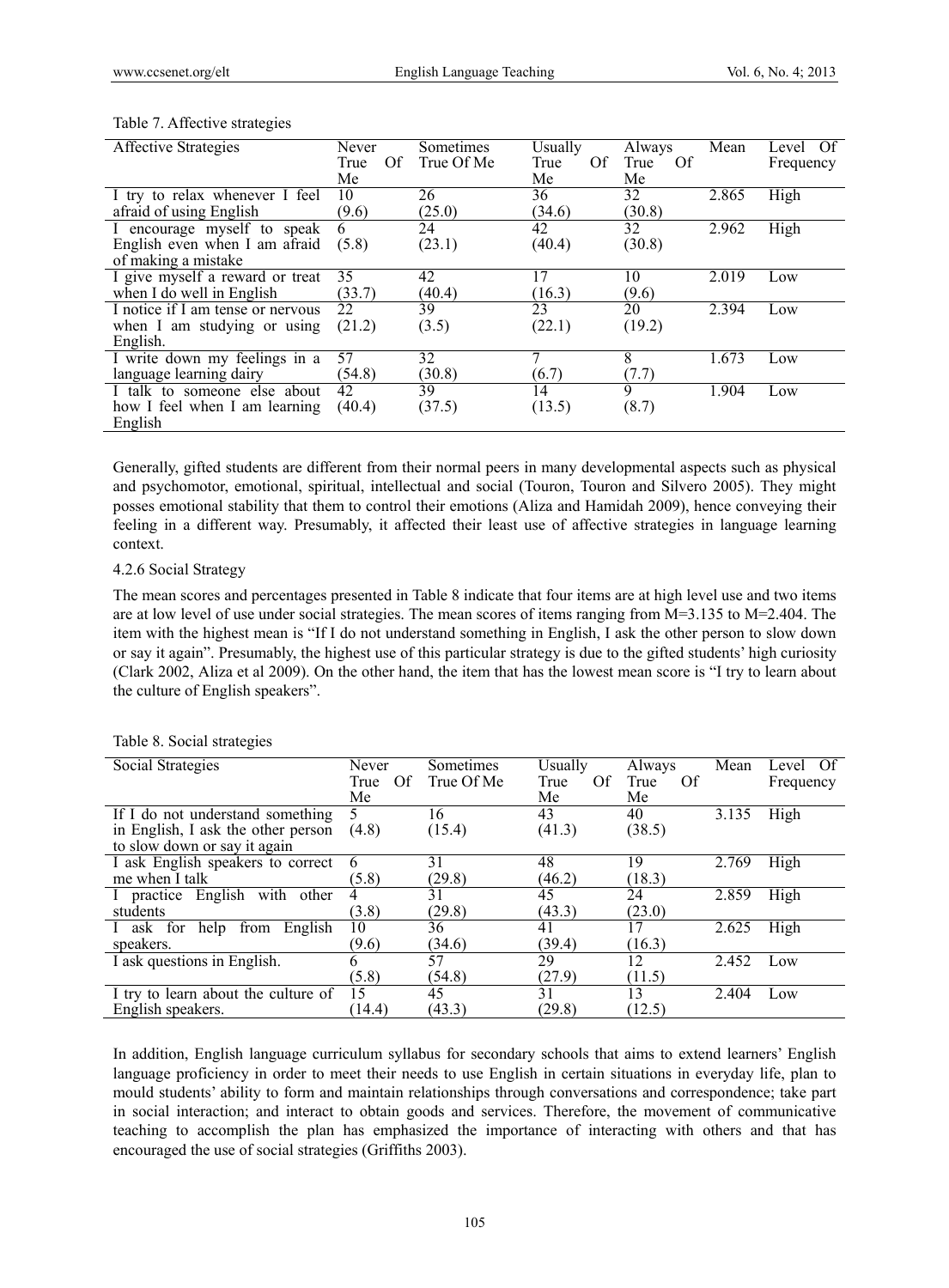#### **4. Discussion**

Overall, the result derived from descriptive analysis of the study indicated that gifted students are high strategy users. Based on total mean of each category, it was found that gifted students use more indirect strategies (metacognitive, affective, social) compared to direct strategies (memory, cognitive, compensation). The use of indirect strategy more shows that gifted students prefer strategies that support and manage language learning strategies without (in many onstances) directly involving the target language (Oxford 1990). In addition, the most frequently used language learning strategies were metacognitive strategies. Such result also appears in other studies, for example Adel (2011), Jalal and Kaveh (2011) and Haifa (2010). This indicates that metacognitive strategies are generally favoured by ESL students, as they allows learners to control their own cognition by coordinating the planning, organising, and evaluating the learning process. The high use of metacognitive strategies in language learning are in line with gifted students characteristics such as setting priorities, selecting information, monitioring solituoins and use regulartory(metacognitive process listed by Roger (1986) and Shore (1991) cited in Yewchuk (1999). This means that giftes students participated in the study aware and able to regulate their own learning. As for the least frequently used strategies, affective strategies which deal with emotions (Chamot and O'Malley 1990) indicated the lowest mean scores. The habits of realizing and recording emotional tremors are not a habit among students when learning English might resulted in lack of use of affective strategies (Chew and Tian 2012).

In terms of gender, the study revealed that female students used more straegies that male students. A possible explanation for this result is due to different level of competency in certain language skills. According to Ellis (2002), in second language learning classroom, females often have more positive attitudes and as result, achieve greater success in learning a second language. In addition, Green and Oxford (1995) stated about biological and socialization factors that might contribute to gender differences in the language. This means that males and females students are using different approaches to language learning.

As for individual strategy use, the finding of highest and lowest item based on mean score in each category showed a similar pattern with studies done by Izawati (2008) and Johari (2005). These two studies were conducted in tertiary level context; Izawati (2008)'s on polytechnics students in Malaysia while Johari (2005)'s study was on students in private college in Pekan, Indonesia. The unique pattern of this finding might be due to gifted students' exceptional characteristics that differentiate them from their peers. This is supported by Diezmann and Watters (2006) which stated that 'gifted students have an advanced knowledge base compared to their non-gifted peers'. Malaysian gifted students have good devices, such as ability and potential for language learning, however, they just need to know how to fully utilize those devices in order to excel in language learning domain.

# **5. Implications**

Learning strategies are important in second language acquisition. By investigating the strategies used by second language learners during the language learning process, we can gain insight into the cognitive, social and affective processes involved in language learning. In addition, by attaining information related to language learning, it can help us to understand better on mental processes possessed by gifted students as it relates to second language acquisition.

This study acknowledged the individual differences of learners in language learning. It is important to be aware of these differences as it affects how the learners' learn especially in the case of gifted students. Gaining information on the way the gifted students learn and at the same time embraces their differences can be helpful for nurturance of their potential. Growth, change, and advanced levels of gifted student achievement can only occur when educators and leaders acknowledge the nature of language learning of gifted students. Based on that acknowledgement, educators can develop specific strategies and approaches for serving gifted learners especially in teaching and learning of target language.

In addition, according to O'Malley and Chamot (1990), most students could benefit from the teaching of learning strategies. Therefore, it is important that teachers and students be made conscious of LLS and try to use these strategies in their teaching and learning. However, it is not enough just to know about the strategies. Students should also understand how to apply them strategically. Moreover, Nambiar (2009) believed that strategy use and learning outcome are cyclical process. Regardless of the types of strategies, if one of them is extensively practices, students will be consistently motivated to learn.

Therefore, the teacher's role in language learning is crucial in order to make sure that the students reach their full potential and thus master the language. Teacher need to help the students to identify their own learning strategies that suits them to enhance their performance. Not only that, teacher should be able to identify students' language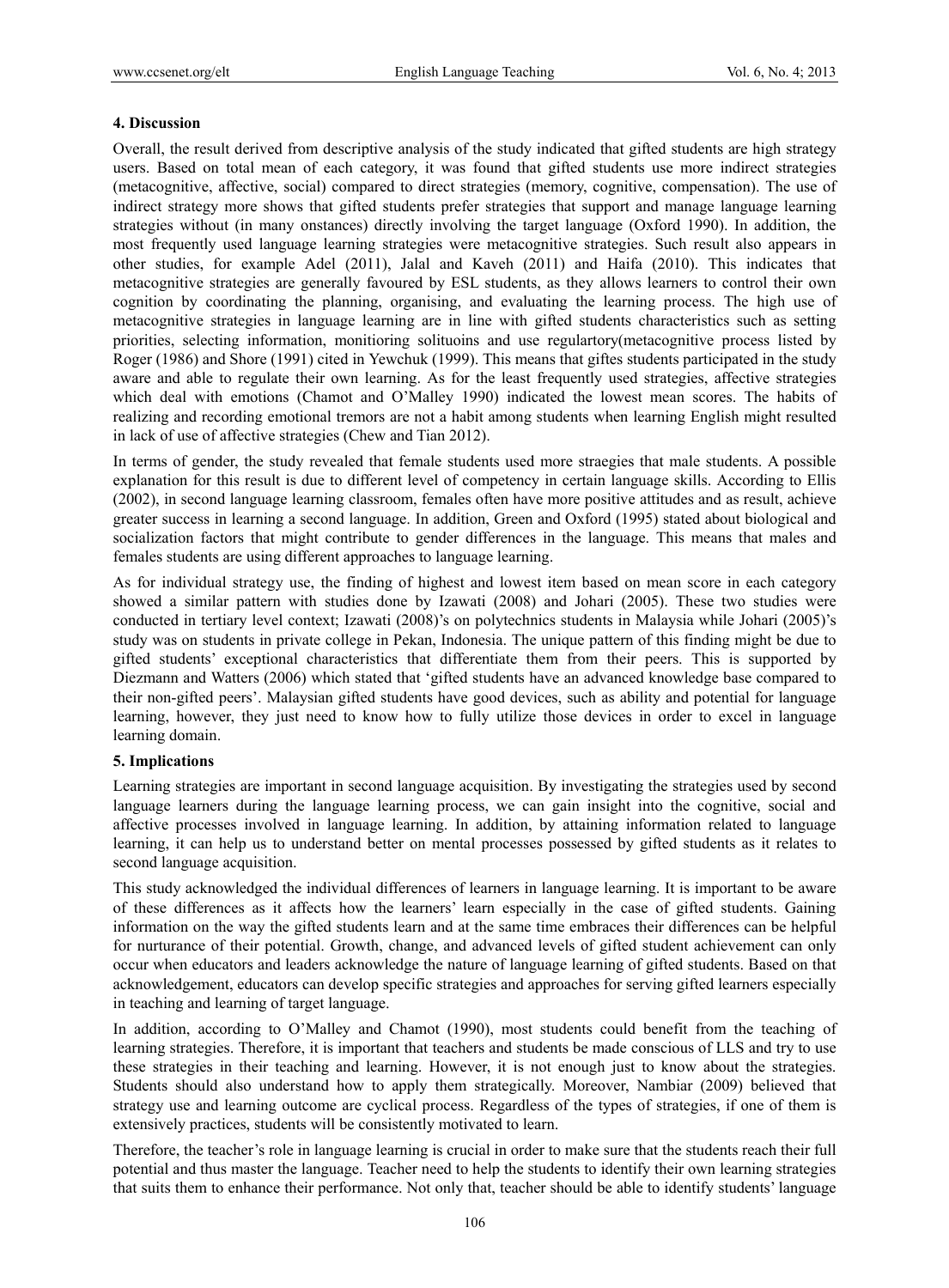learning strategies that suit the teaching and learning process. This is important to teacher because those who understand students' language learning strategies will design the course content in a way that benefits students the most and they can enhance the teaching and learning process in the classroom by adjusting their approach in teaching.

Furthermore, by enhancing students' awareness of their own strategies, it assists them to evaluate their own learning and the effectiveness of the strategies that they employ. They also need to know how to assess the success of given strategy and apply corrective feedback to its use. For example, students should be given hands-on experience to experiment and see how the strategies work (Nguyen 2008). In addition, the results of the study highlight the fact that strategy use affected by number of variables, particularly for this study, gender and cognitive styles. Thus, all these aspects should be taken into consideration in language learning. It is important to be aware of these differences as it affects how the learners' learn.

As mentioned before, teachers and educators play an important role in increasing students' awareness and use of language learning strategies. As suggested by Nguyen (2008), there is few basic principle that can be used in teaching and learning strategies in order to encourage students to adopt and use the strategies. For example, the strategies should be taught explicitly and taught together with the language skills or language components. Hence, students should be able to see the rationale and use the strategies effectively to enhance their proficiency in the language.

#### **References**

- Adel Abu Radwan. (2011). Effects of L2 proficiency and gender on choice of language learning strategies by university students majoring in English. *Asian EFL Journal, 13*(1), 115-151.
- Aliza Alias, & Hamidah Yamat. (2009). Ciri Kanak-Kanak Pintar Cerdas. In Noriah, M. I., Rosadah, A. M., & SitiFatimah, M. Y. (Eds), *PERMATApintar: Pengalaman UKM* (pp. 33-44). National Gifted Centre, Universiti Kebangsaan Malaysia.
- Chew, F. P., & Tian Z. W. (2012). Language Learning Strategies of Pre-Service TESL Teacher At University Of Malaya. *International Journal of Research in Economic and Social Sciences, 2*(2), 64-85*.*
- Clark, B. (2002). *Growing Up Gifted*. Upper Sadle River, NJ: Merrill Prentice Hall.
- Cohen, A. D. (1998). *Strategies in learning and using a second language*. London: Longman.
- Crocker, T. (2004). Underachievement: Is our vision too narrowed and blinkered? Fools step in where angelsfear to tread. *Gifted, 131*, 10-14.
- Diezmann, C. M., & Watters, J. J. (2006). Balancing Opportunities for Learning and Practicing for GiftedStudents. *Curriculum Matters, 5*(1), 3-5.
- Dornyei, Z. (2003). *Questionnaires in Second Language Research: Construction, Administration andProcessing*. Lawrence Erlbaum Associates Publisher, London.
- Ellis, R. (2002). The place of grammar instruction in the second/foreign language curriculum. In Hinkel. E., & S. F (Eds), *New perspective on grammar teaching in second language classroom*. Mahwah NJ; Lawrence Erlbaum.
- Erikson, G. (2012). Virtually there-transforming gifted education through new technologies, trends and practices in learning, international communication and global education. *Gifted education international: Special issues: New technologies and virtual learning, 28*, 7-18. http://dx.doi.org/10.1177/0261429411424381
- Gaudart, H. (2003). Persuading Students to Speak in English. In Gaudart, H., & Malachi Edwin (Eds), *English Language Teaching Practices.* Sasbadi-MELTA ELT Series.
- Green, J. M., & Oxford, R. L. (1995). A closer look at learning strategies, L2 proficiency, andgender. *TESOL Quarterly, 29*, 261-297. http://dx.doi.org/10.2307/3587625
- Griffiths, C. (2003). Pattern of language learning strategy use. *System, 31*(3), 367-383. http://dx.doi.org/10.1016/S0346-251X(03)00048-4
- Haifa Al Buainain. (2010). Language Learning Strategies Employed by English Majors at Qatar University: Questions and Queries. *ASIATIC*, *4*(2).
- Hamidah Yamat, Aliza Alias, & Azlina Abd Aziz. (2009). Bahasa dan Pengajaran Bahasa bagi Kanak-Kanak Pintar Cerdas. In Noriah, M. I., Rosadah, A. M., & Siti Fatimah, M. Y. (Eds), *PERMATApintar: Pengalaman UKM* (pp. 131-144). Pusat PERMATApintar Negara, Universiti Kebangsaan Malaysia.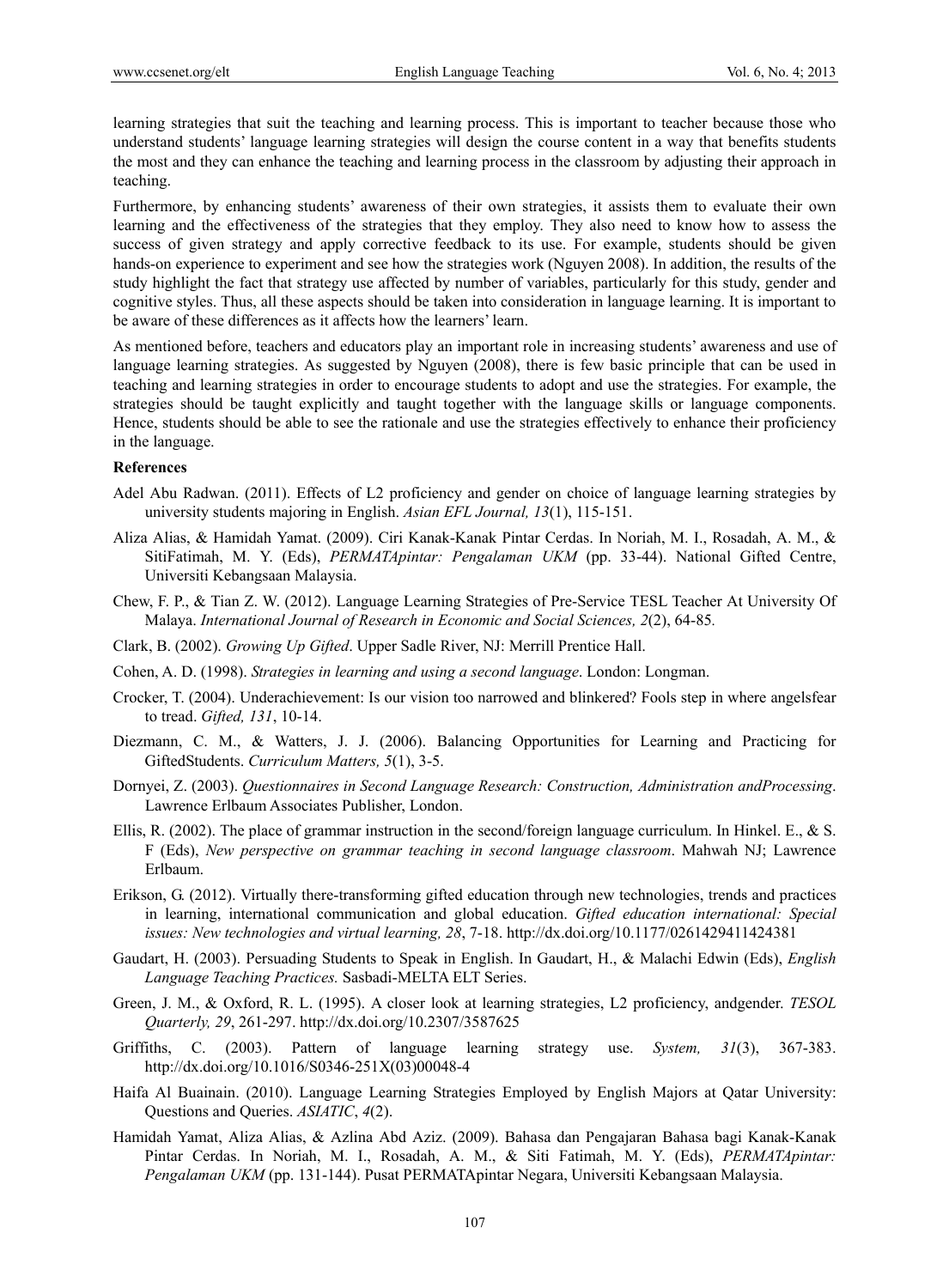- Izawati @ Siti Zawiyah Isa. (2008). English language learning strategies used by polytechnic students. Master thesis. Universiti Kebangsaan Malaysia.
- Jalal, K., & Karev, J. (2011). The strategy use frequency of unsuccessful Malaysian language learners and the effect of gender on it. *European Journal of Scientific Research, 57*(2), 198-205.
- Johari Rizal. (2005). Language Learning Strategy among EFL learners in private college in Indonesia. Master Thesis. Universiti Kebangsaan Malaysia.
- Jonassen, D. H., & Grabowski, B. L. (1993). *Handbook of Individual Differences, Learning, and Instruction*. Hillsdale, NJ: Lawrence Erlbaum.
- Mohamed Amin, Juriah Long, & Mohd Isa Hamzah. (2001). Language learning strategies used by secondary school students in Malaysia. *Jurnal Pendidikan, 26,* 3-20.
- Mohammed Amin Embi. (2000). *Language Learning Strategies: A Malaysian Context*. Bangi: Penerbit UKM.
- Muniandy, Nair, Krishnan, Irma, & Norashikin. (2010). Sociolinguistic Competence and Malaysian Students' English Language Proficiency. *English Language Teaching, 3*(3).
- Nambiar, R. (2009). Learning strategy research: Where are we now? *The Reading Matrix, 9*(2), 32-149.
- Neuman, W. L. (2000). *Social Research Methods: Qualitative and Quantitative Approaches.* Allyn and Bacon, Toronto.
- Nguyen Thi Thu Ha. (2008). Learner strategies and language learning. *VNU Journal of Science, Foreign Languages*, *24*, 240-245.
- Noriah, M. I., Rosadah, A. M., & Siti Rahayah, A. (2009). Sejarah dan Konsep PERMATApintar. In Noriah, M. I., Rosadah, A. M., & Siti Fatimah, M. Y. (Eds.), *PERMATApintar: Pengalaman UKM* (pp. 131-144). PusatPERMATApintar Negara, Universiti Kebangsaan Malaysia.
- O'Malley, J. M., & Chamot, A. U. (1990). *Learning strategies in second language acquisition*. Cambridge: Cambridge University Express. http://dx.doi.org/10.1017/CBO9781139524490
- Okan, Z., & Ispinar, D. (2009). Gifted students' perceptions of learning English as a foreign language. *Educational Research and Review, 4*(4), 117-126. Retrieved from http://www.academicjournals.org/ERR
- Oxford, R. (1990)*. Language Learning Strategies: What every teacher should know*. New York: Newbury Hous Publishers.
- Rosadah, A. M., Noriah, M. I., & Melor, M. Y. (2009). Kepintaran dan Pintar Cerdas Berbakat: Definisi dan Makna. In Noriah, M. I., Rosadah, A. M., & Siti Fatimah, M. Y. (Eds.), *PERMATApintar: Pengalaman UKM* (pp. 131-144). National Gifted Centre, Universiti Kebangsaan Malaysia.
- Saadiyah Darus, & Kaladevi Subramaniam. (2009). Error Analysis of the Written English Essay of Secondary School Students in Malaysia: A Case Study. *European Journal of Social Sciences, 8*(3), 483-495.
- Sahandri, & Saifuddin. (2009). Analysis on Metacognitive Strategies in Reading and Writing among Malaysian ESL learners in Four Education Institutions. *European Journal of Social Sciences, 11*(4).
- Seokhee, C., & Doehee, A. (2003). Strategy Acquisition and Maintenance of Gifted and Non Gifted Young Children. *Council For Exceptional Students*, *69*(4), 407-505.
- Tercanlioglu, Leyla. (2004). Exploring Gender Effect on Adult Foreign Language Strategies. *Issues in Educational Research*. Retrieved from http://www.iier.org.au/iier14/tercanlioglu.html
- Touron, J., Touron, & Silvero M. (2005). The Center for Talented Youth Spain: An initiative to serve highly able students. *High Ability, 15*, 121-135. http://dx.doi.org/10.1080/13598130500115353
- Tretter, T. (2010). Powerful approaches for enhancing deep mathematical thinking. *Gifted Child Today, 33*(1), 17-26.
- Van Tassel-Baska J. (2000). The on-going dilemma of effective identification practices in gifted education. *The Communicator*, *31*.
- Van Tassel-Baska, J. (2003). *Differentiating the language arts for high ability learners.* Retrived from ERIC Document Reproduction Service No. ED640. http://www.hoagiesgifted.org/eric/e640.html
- Vinodini, M. (2003). Malaysia Promotes Excellence. English. *ESL Magazine March/April 2003.* Retrievd from http://eltcm.org/eltc/Download/paperbank%20PDFs/Malaysia%20Promotes%20Excellence%20in%20Engli sh.pdf